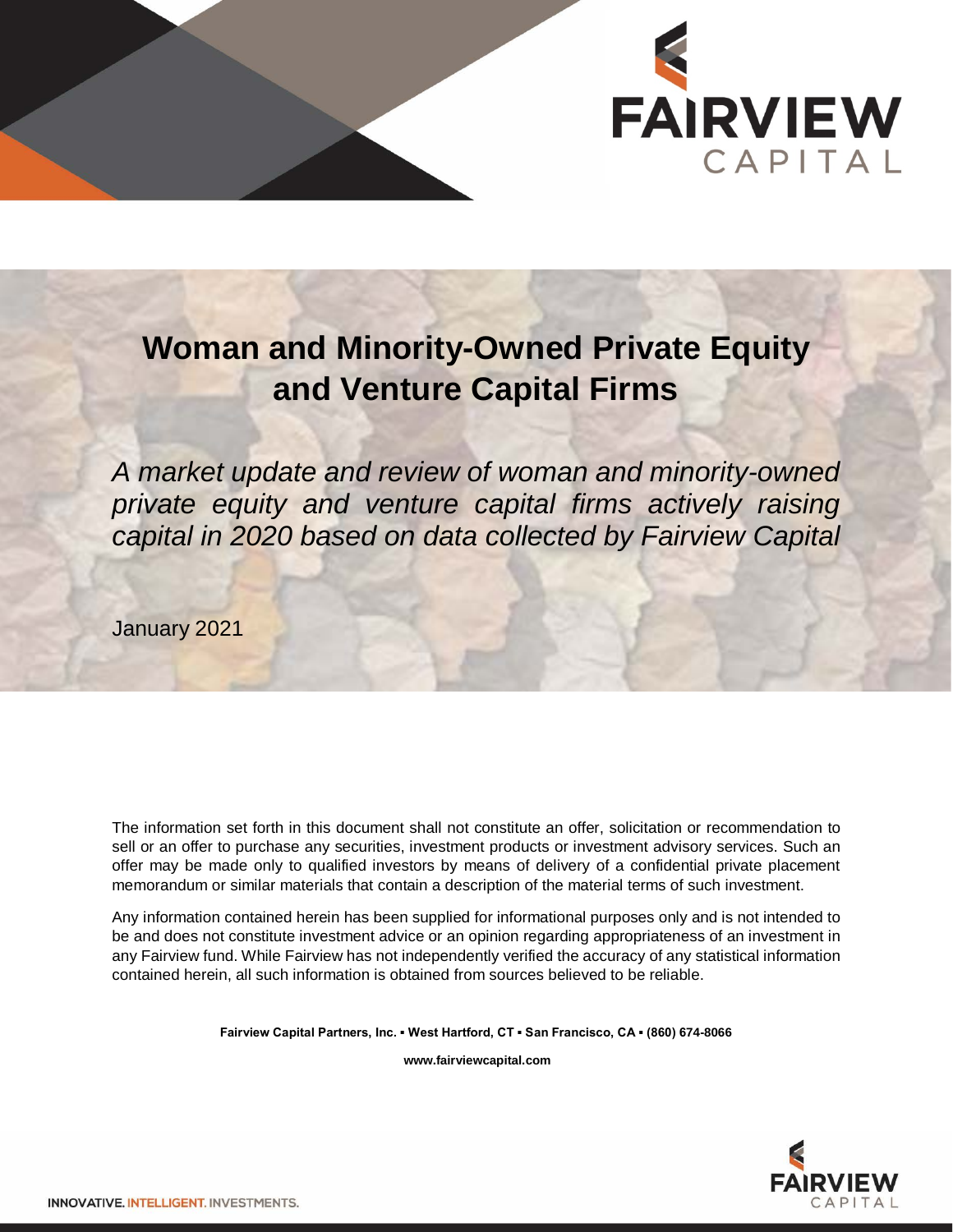## **Fairview Capital's 2020 Market Review of Woman and Minority-Owned Private Equity and Venture Capital Firms**

The universe of woman and minority-owned private equity and venture capital firms maintained its persistent growth rate through one of the most turbulent years in recent memory. In 2020, the global pandemic brought unexpected and extraordinary challenges,

*The criteria for classifying a private equity firm as woman and/or minority-owned often varies. In this market review, we only consider institutional quality private equity and venture capital firms that are majority owned (>50%) by women and/or ethnic minorities.\* The firms must be based in, and primarily investing in, the United States.*

and recent high-profile injustices in society accelerated the demands for inclusive investing in women and minority-owned firms. Now numbering over 500 firms, this group continued its rapid growth with a record number of firms raising capital and Fairview tracking over 230 woman and minority-owned firms in the market in 2020, a 26% increase from the prior year.

Unlike prior years, growth during the year was not nearly as linear. The pandemic's onset resulted in a dramatic slowdown of new diverse firms entering the market beginning in March. Woman and minority-

owned firms were disproportionality affected by the pandemic since the vast majority of firms are new. New firms have generally been the most difficult for limited partners to conduct due diligence on, particularly as processes shifted to virtual formats. Additionally, backing new managers was one of the first activities put on pause by limited partners, given the high level of market uncertainty. Despite facing these challenges in the first half of the year, woman and minority-owned firms swiftly returned to market in the second half of the year. Many firms saw their portfolios and strategies experience tailwinds from the pandemic, and the events of the year invigorated diverse managers and catalyzed new firm formation.

Recent high-profile incidents of racial injustice and inequity cast additional light on the relative lack of institutional capital invested with diverse managers and entrepreneurs, who have now been proven by numerous studies to outperform.<sup>1</sup> In turn, limited partners have launched various promising initiatives, ranging from efforts to be more inclusive of diverse managers in their processes to explicitly investing with diverse firms. Despite these well-intentioned efforts, the proportion of capital institutional investors commit to diverse firms remains stubbornly low. Woman and minority-owned private equity and venture capital firms accounted for just 4% of capital raised in 2020 while representing approximately 8% of the firms in market according to Fairview's analysis.

Institutional investors continue to battle misconceptions, biases and lack of information when investing with woman and minority-owned firms. We believe a deliberate,

l \* Defined by the U.S. Census Bureau as American Indian or Alaska Native, Asian American, Black or African American, Hispanic or Latino, and Native Hawaiian or Other Pacific Islander. <sup>1</sup> Examples include:

<sup>•</sup> NAIC: Examining the Returns | 2019 - The Financial Returns of Diverse Private Equity Firms<br>• McKinsey & Company: Delivering through Diversity

McKinsey & Company: Delivering through Diversity

<sup>•</sup> Harvard Business Review: The Other Diversity Dividend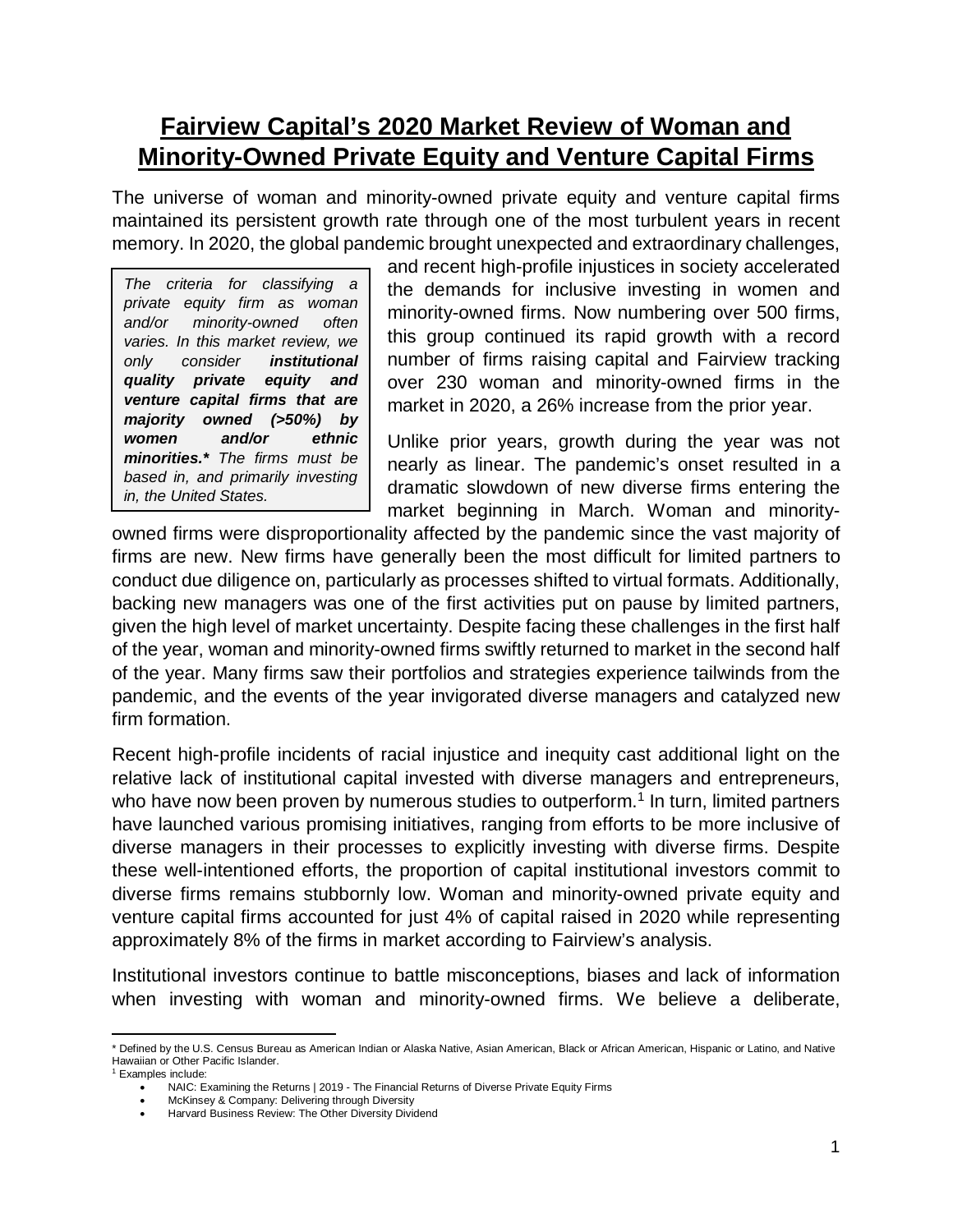programmatic, commercial approach remains the best way to invest successfully with diverse managers. The growth in the category has increased complexity, as market dynamics have resulted in new firm formation in areas of the private markets often overlooked by institutional investors. Woman and minority-owned firms remain wellpositioned to succeed, in part due to this differentiation. Fairview seeks to see every institutional quality woman and minority-owned firm in the market every year and has perhaps the largest database of diverse managers in the country. Sharing this opportunity set's characteristics can serve as a valuable tool in catalyzing appropriately oriented capital for diverse managers. The following report shares key trends and data observed by Fairview in 2020.

- **The universe of woman and minority-owned firms now totals over 500 and continues to grow rapidly**
- **New firms are raising smaller pools of capital and first-time funds represent a larger proportion of the opportunity set than ever before**
- **New firm formation activity is most significant in venture capital, a segment of private equity that has proven highly resilient**
- **Diverse managers continue to feature a natural diverse multiplier effect at the portfolio company level, while at the same time, firms explicitly targeting woman and minority entrepreneurs are at an all-time high**
- **The need for intentionality and genuine programmatic approaches to backing woman and minority-owned firms is at peak levels**

#### **The universe of woman and minority-owned firms now totals over 500 and continues to grow rapidly**

As previously shared, the universe of woman and minority-owned private equity and venture capital firms maintained its persistent growth rate through the turbulent year. In



#### **Exhibit 1: Universe of Woman and Minority-Owned Private Equity and Venture Capital Firms**

Data: Fairview Capital Proprietary Database of Woman and Minority-Owned Firms as of December 31, 2020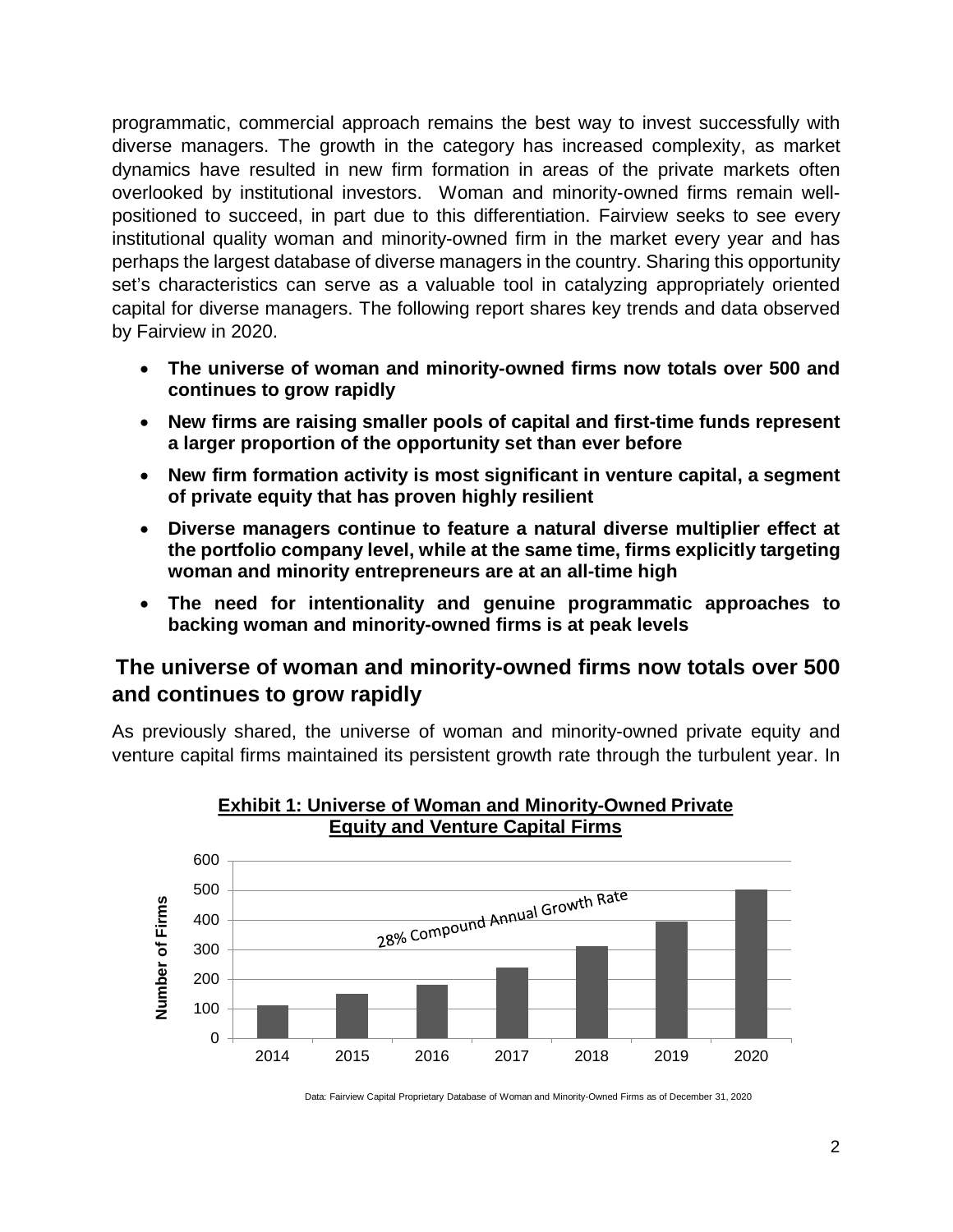2020, the universe crossed the 500-firm threshold. The number of woman and minorityowned firms experienced its largest one-year growth in history, increasing to 502 firms from 394 in 2019. Since 2014, the universe of woman and minority-owned firms has been growing at a 28% compound annual growth rate.

The growth in the universe of woman and minority-owned firms reflects the increasing level of diverse talent in the industry and talented individuals' rising conviction to build their own firms. Institutional investors are slowly becoming more receptive to these opportunities, in part through recognizing the outsized return potential. However, as the data shared in this report will indicate, the opportunity set can be complex and difficult to access effectively unless a deliberate, programmatic approach is taken.

#### **New firms are raising smaller pools of capital and first-time funds represent a larger proportion of the opportunity set than ever before**

The trend in new firm formation by women and minorities continued in 2020, as experienced women and minorities launched firms at a record pace. While the majority of the opportunity set over the past seven years has been comprised of first-time funds, in 2020, a record 63% of woman and minority-owned firms in the market were raising firsttime funds. For institutional investors looking to tap the return potential of diverse managers, the importance of being able to successfully evaluate first-time funds and select the best has never been greater.

The rate of increase in new firms entering the market in the face of challenging market conditions was surprising. This persistence speaks to the high level of conviction on the part of woman and minority managers. The high profile social injustices that took place during the year perhaps served



as a motivator for new firms. Many featured investment strategies to address social injustice, including investing in underrepresented entrepreneurs. Other firm initiatives include establishing pledge funds, incorporating diversity as a mission-based value driver, partnering with not-for-profits to advance social causes, and leveraging platforms to speak openly about inequities. These trends began before 2020, but appear to be accelerating.

For the fourth consecutive year, firms raising second-time funds represented more than 20% of the opportunity set in 2020. On an absolute basis, there were a record number of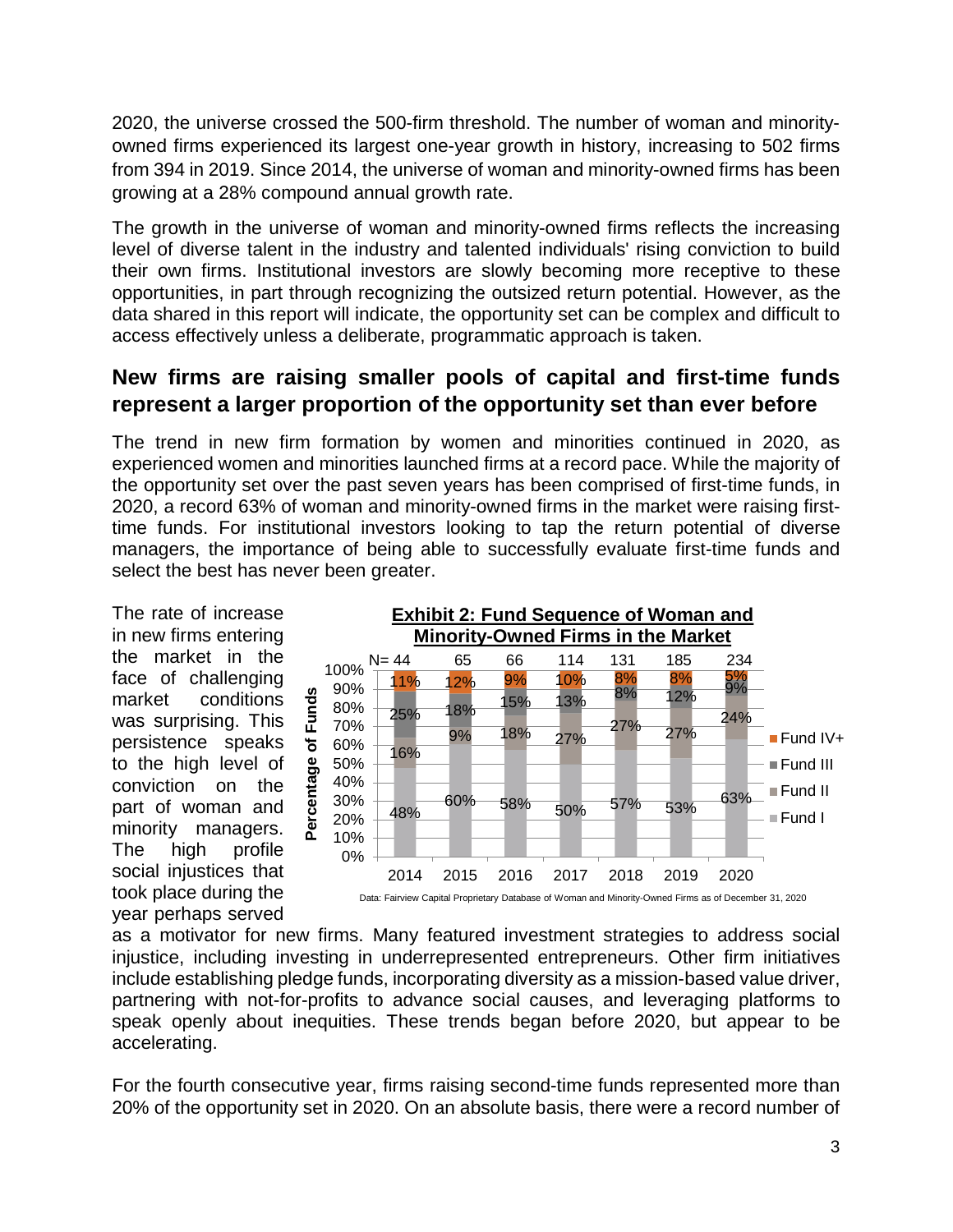second-time woman and minority-owned firms in the market. These are firms re-entering the market after successfully deploying a first-time fund. Growth in the absolute number of second-time funds is an encouraging data point as it indicates these firms have successfully raised and deployed a first-time fund and are on a path to building an enduring franchise. Typically, these firms are seeking to broaden their institutional limited partner base. Despite a preponderance of young firms, a significant number of woman and minority-owned firms in the market feature experienced investors with track records developed at larger, more well-established firms. Many woman and minority-owned firms have established themselves as leaders in their respective categories within tenured private equity and venture capital firms and more are poised to follow.

In a year that put a spotlight on African-American-owned firms, there were 67 raising capital in 2020. Of the 67 firms, 54 were male-led and 13 were woman-led. Collectively, this represents a 56% increase from the prior year. Notably, 63% of African American male-led firms were raising venture capital funds and the remainder were raising capital for growth equity, buyout, and other related strategies. The number of African American women-led firms raising capital in 2020 nearly doubled from the prior year. All African American women-led firms were raising venture capital funds.

Expected fund sizes for most woman and minority-owned funds generally correlate to fund sequence and strategy, reflective of trends in the broader private equity and venture capital market. However, fund sizes are typically smaller than average. The average



Data: Fairview Capital Proprietary Database of Woman and Minority-Owned Firms as of December 31, 2020 \*Excludes 31 funds due to undisclosed fund sizes.

where woman and minority-owned firms are the most significantly underrepresented.<sup>3</sup> Again, part of the disparity in average fund size can be explained by the fact that the majority of woman and minority-owned firms are raising first-time funds which are typically

 $\overline{a}$ 

target fund size for woman and minority-owned firms in 2020 was \$158 million, down from \$172 million in 2019. <sup>2</sup> The median target fund size for woman and minority-owned firms declined to \$75 million (compared to \$100 million in the prior year).

The broader private equity industry featured an average target fund size of \$368 million in 2020. Noteworthy is that capital concentration remains elevated – funds of \$1 billion or more secured 53% of capital raised from January 2020 to October 2020, a category

<sup>&</sup>lt;sup>2</sup> 2019 and 2020 averages exclude one major statistical outlier.

<sup>&</sup>lt;sup>3</sup> Fairview Capital data and Preqin Q3 2020 Private Capital Fundraising Update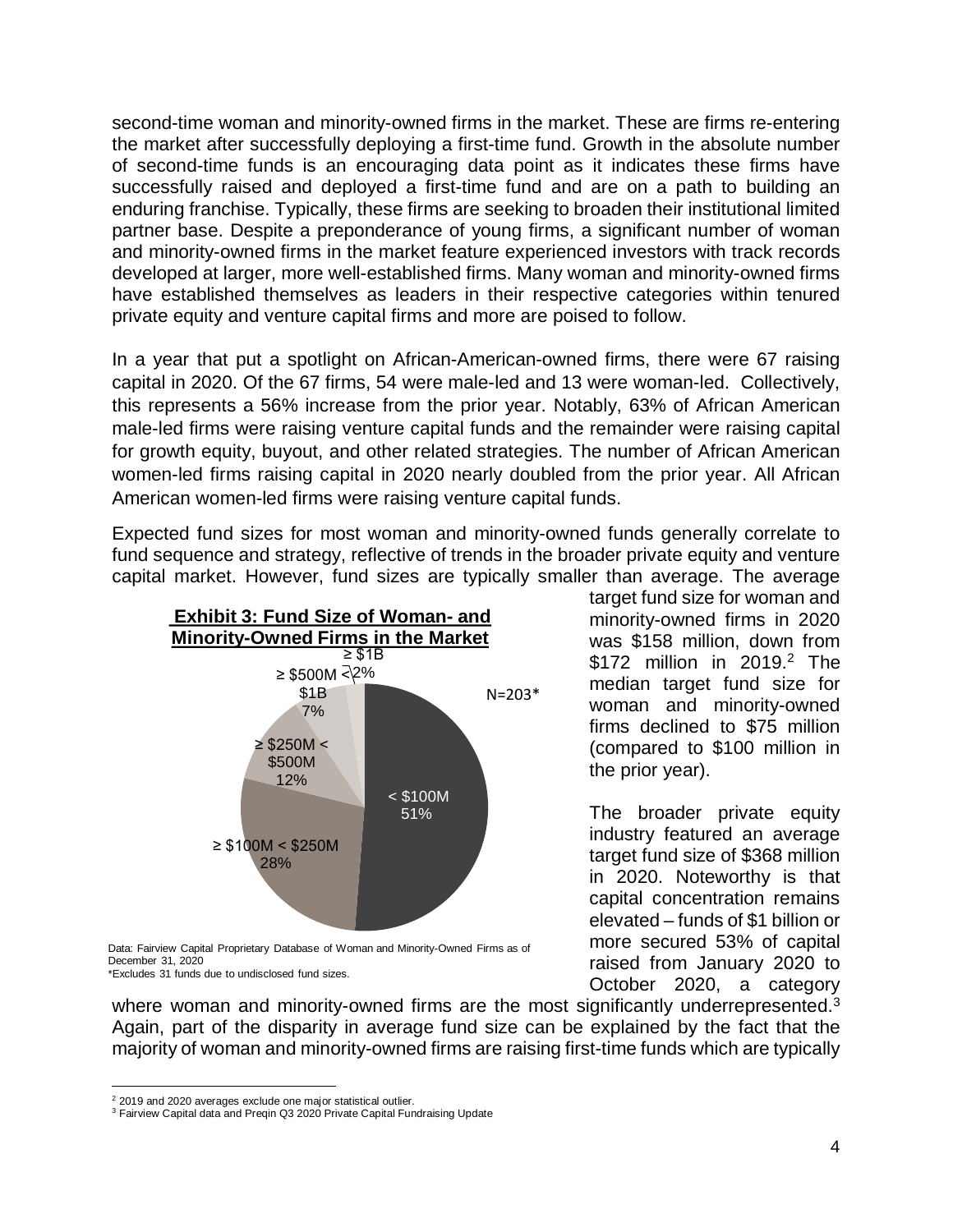smaller than average. Also, within the buyout segment, there are very few women or minorities leading large and mega buyout firms – whose funds drive up the overall industry average.

Smaller fund sizes also explain why diverse managers are often below the radar of many institutional investors and their consultants. Smaller fund sizes result in narrower fundraising processes and require more proactive engagement by institutional investors. Larger institutional investors looking to penetrate the return potential of diverse managers must be flexible in their commitment sizes to access smaller funds.

### **New firm formation activity is most significant in venture capital, a segment of private equity that has proven highly resilient**

Venture capital and the technology sector have proven resilient this year. Against that backdrop, the proportion of woman and minority-owned firms pursuing venture capital strategies rose to a record high of approximately 72%. This figure is up from 69% in 2019, and represents a continuation of a trend that started in 2015 when venture capital first surpassed buyout as the strategy featuring the most diverse managers.



Diverse venture capital talent has been growing in recent years to fuel this trend. Additionally, venture capital funds are typically smaller (most seed and early-stage strategies can be executed with funds smaller than \$100 million), which make them less daunting to raise for newer firms.

Fewer strides are being made by women and minorities in

the buyout and growth equity categories. On a relative basis, the universe of woman and minority-led growth equity and buyout funds has experienced a long-term decline due to growth in the venture capital category. However, on an absolute basis, the number of woman and minority-owned growth equity funds increased by 15% from 2019 to 2020 while the number of buyout funds also increased by 11% over the same period.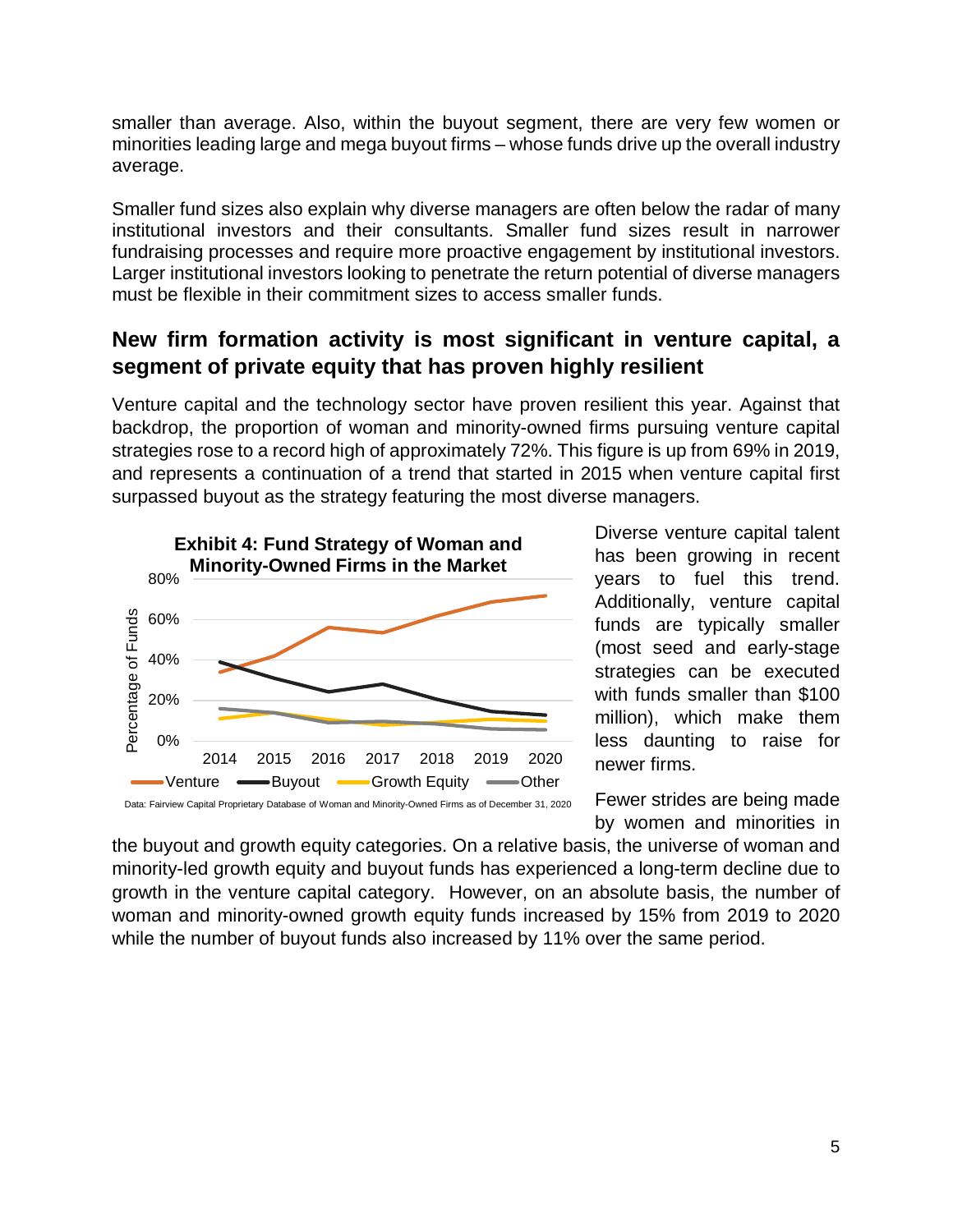

The subgroups of woman and minorityowned venture capital firms in market were evenly split between women and minority men. The number of woman-owned venture capital firms has been a particularly strong area of growth. Notably, the universe of minority women venture capital firms is increasing. In fact, they represent 15%

Data: Fairview Capital Proprietary Database of Woman and Minority-Owned Firms as of December 31, 2020

of all woman and minority-owned venture capital funds in the market, a record. Hispanicled venture capital firms, which comprise 6% of total woman and minority-owned firms, are most underrepresented.

Only 13% of woman and minority-owned firms in the private equity market in 2020 targeted buyout investments, the largest segment of the broader private equity universe regarding the number of firms and dollars invested. African American owned firms



comprised the majority of woman and minorityowned buyout firms in 2020.

The majority of woman and minority-owned buyout firms in the market in 2020 featured teams with track records of working together and in many cases teams spunout of larger buyout firms. Sophisticated limited

Data: Fairview Capital Proprietary Database of Woman and Minority-Owned Firms as of December 31, 2020

partners recognize that woman and minority-owned firms, as well as other newer and smaller firms, offer differentiated networks, smaller fund sizes, lower middle market strategies, and unique access to deals at attractive valuations. For newer buyout firms, we have observed many executing deals as fundless sponsors to generate track records, even after spinning out from top firms before raising a fund.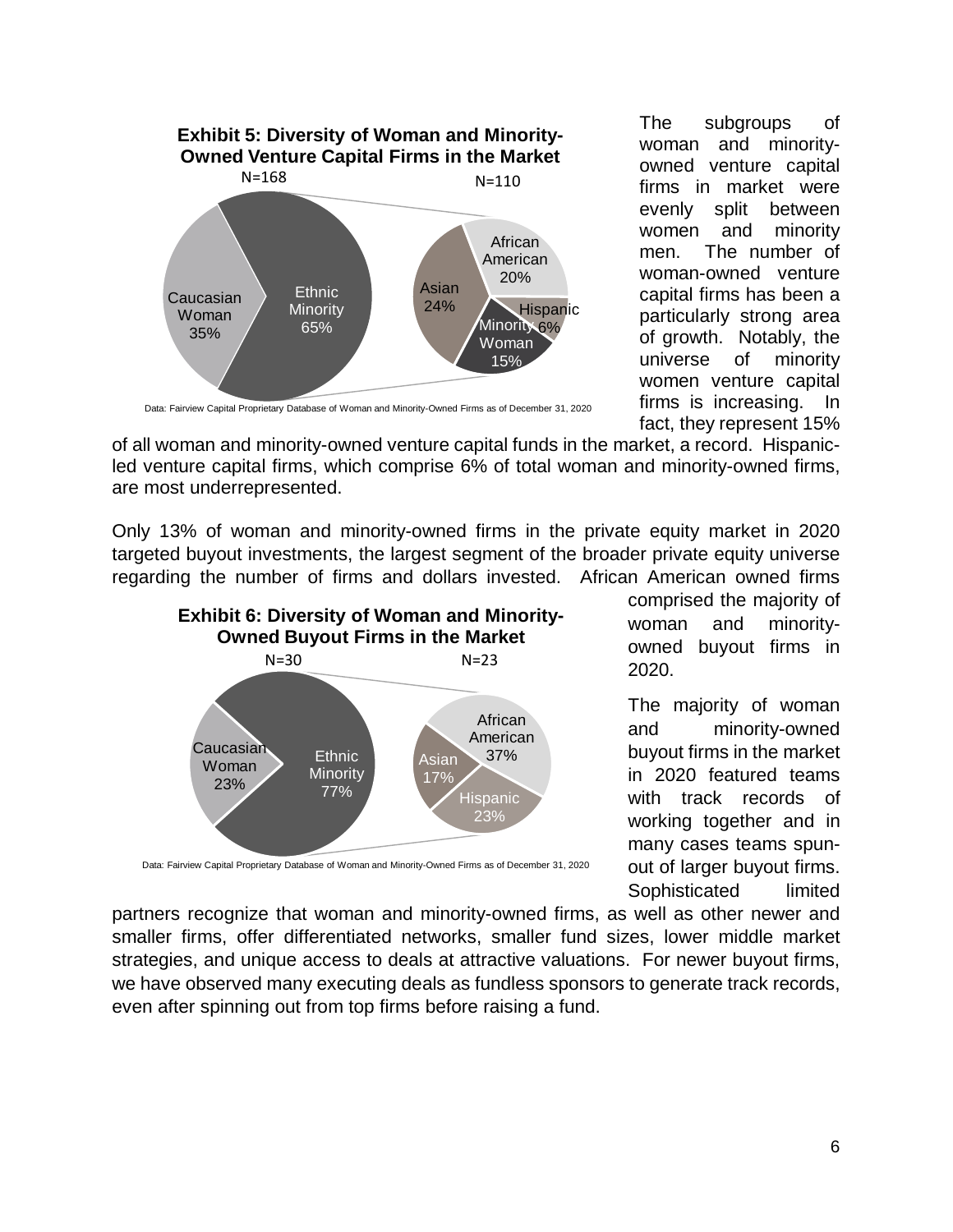### **Diverse managers continue to feature a natural diverse multiplier effect at the portfolio company level, while at the same time, firms explicitly targeting woman and minority entrepreneurs are at an all-time high**

As one of the most experienced firms in building portfolios of emerging and diverse managers, Fairview has amassed a unique set of data on these managers and their underlying portfolio companies. In its active funds-of-funds focused exclusively on investing in funds sponsored by woman and minority-owned private equity and venture capital firms, Fairview observes a natural diverse multiplier effect at the portfolio company level. In one example, 38% of the underlying 730+ portfolio companies featured women or minority executives. In another example, 53% of 175+ portfolio companies featured woman or minority executives. In a third younger portfolio, 76% of 35+ portfolio companies in the program featured woman or minority executives.

None of these Fairview vehicles, nor the sub-funds in the vehicles have an explicit strategy of investing in woman and diverse entrepreneurs. Organically, these managers are tapping into their differentiated networks and are explicitly or implicitly presenting themselves to entrepreneurs as less biased and relatable. The results lead to differentiated deal flow, more access to next generation entrepreneurs, and attractive deals and valuations given the proprietary nature of some of these opportunities. Performance benefits from this dynamic. Fairview's next generation funds focused on emerging and diverse managers consistently outperform, and have been highly additive to our clients' private equity performance.

Industry-wide, this year we observed 23 funds in market with a strategy of investing in women and minority entrepreneurs. All were venture capital firms. We expect to see more deliberate approaches to investing in diverse entrepreneurs in the future as more firms take advantage of this overlooked opportunity set.

#### **The need for intentionality and genuine programmatic approaches to backing woman and minority-owned firms is at peak levels**

The 2020 woman and minority-owned private equity and venture capital firm opportunity set has made the need for intentionality by institutional investors clear. A growing majority, 63%, of the opportunity set lies with new firms raising first-time funds. With a median fund size of \$75 million, the opportunity set is increasingly skewing towards smaller funds. New firms and small funds require institutional investors to be more proactive in sourcing – diverse managers feature fundraising scopes that may be narrower and approaches that are significantly different from larger and more tenured firms. This dynamic also demands limited partners provide guidance and counsel to these firms. Additionally, a majority and growing proportion of the opportunity set is in venture capital, an asset class that features a high dispersion of returns and favors those investors with specialized networks and knowledge of the category.